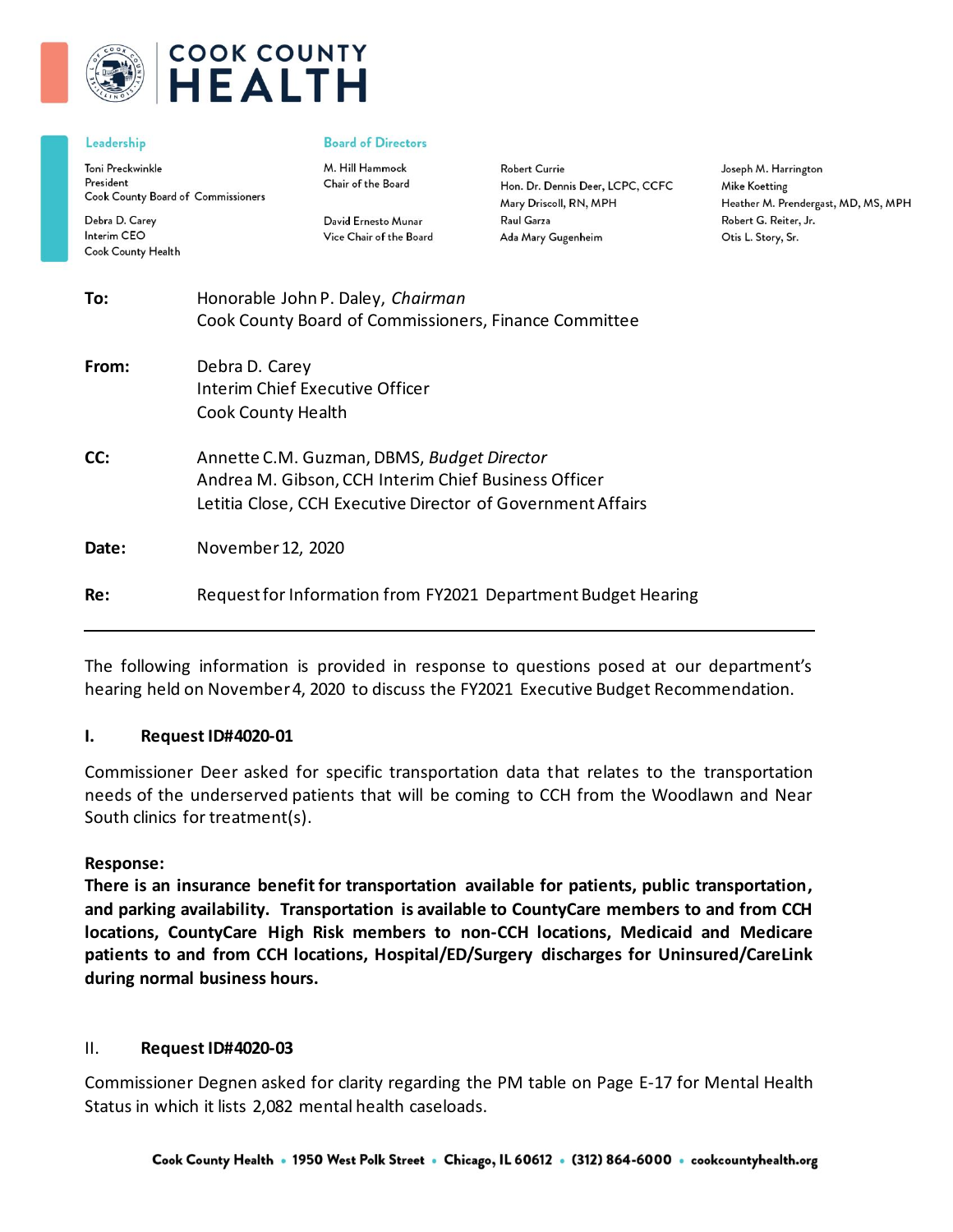# **Response:**

**CCH affirms what was provided in the hearing. The 2,124 in this category are those detainees who need mental health services out of the total detainee population.** 

# **III. Request ID#4020-03**

Commissioner Degnan requested information on the status of the newly credentialed Behavioral Health billing?

# **Response:**

# **Through October, CCH has collected \$1.34M year to date for behavioral health claims that had not been billed in prior years.**

# IV. **Request ID#4020-05**

Commissioner Britton and Anaya asked what the practical consequences are if the Affordable Care Act is overturned.

# **Response:**

**See attached for the fact sheet on the impact of the potential ACA repeal** *(Attachment #1).* **The 94,000 CountyCare members would no longer have insurance, which would result in the health plan becoming \$600M smaller. In addition, CCH would lose the \$100M plus revenue source from other ACA adults in other Medicaid Managed Care plans. In addition, CCH would expect over \$600M in additional costs from newly uninsured patients coming to CCH for care. Medicaid Managed Care plans provide comprehensive benefits to ACA adult members, including medical, behavioral health, pharmacy, dental, vision, and transportation services. If ACA were to be repealed, members would lose access to this comprehensive coverage.**

# V. **Request ID#4020-06**

Commissioner Miller asked for a breakout of the funding allocations for Mental Health services.

# **Response:**

**See attached breakdown of the \$30M in mental health services** *(Attachment #***2).**

# VI. **Request ID#4020-07**

Commissioner Miller asked a breakout of the Housing Program's performance metrics.

# **Response:**

**Please refer to attachment "CCH Housing Department Program Metrics"** *(Attachment #3).*

# VII. **Request ID#4020-08**

Commissioner Kevin Morrison asked for a breakout of page E-5, Ambulance Services, as well as the reasoning behind the appropriation going from \$8.7M to \$4.8M.